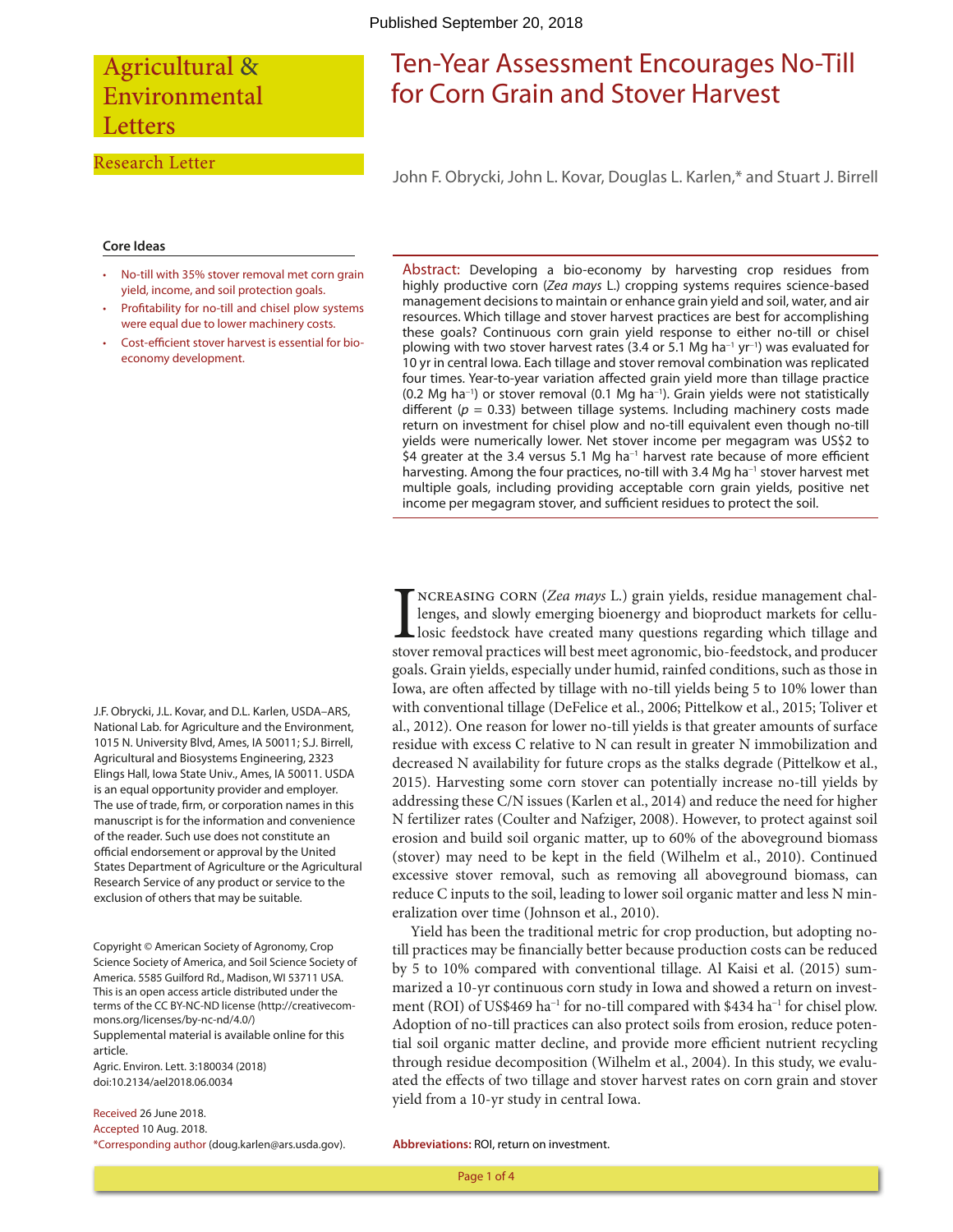### **Methods**

The research site was established in 2008 at the Iowa State University Agricultural Engineering and Agronomy Research Farm (42.017584°, -93.76448° WGS84). The primary soil types were Webster silty clay loam (fine-loamy, mixed, superactive, mesic Typic Endoaquolls) on 0 to 2% slopes and Clarion loam (fine-loamy, mixed, superactive, mesic Typic Hapludolls) on 2 to 5% slopes. Four treatments evaluated two tillage systems (notill and chisel plow with spring disking) and two corn grain stover removal rates (moderate [10-yr average 3.4 Mg  $ha^{-1}$ ] and high [10-yr average  $5.1 \text{ Mg } ha^{-1}$ ]) in continuous corn. Each treatment was replicated in four plots. Individual plots were 85.3 m long and 12.2 m wide (0.104 ha). Residues were harvested using a single pass collection, and removal

rates were measured using a weigh-wagon. Annual stover tissue samples were analyzed for nutrient content at a commercial testing laboratory. These plots were part of a larger research effort evaluating multiple crop systems (Karlen et al., 2014). Additional studies have focused on several aspects of corn stover bioenergy systems, including nutrient removals and costs (Johnson et al., 2010; Karlen et al., 2015).

Corn was planted 5 cm deep at approximately 79,000 kernels ha<sup>-1</sup> (32,000 kernels ac<sup>-1</sup>) with a 0.76-m (30-in) row spacing. Average fertilizers (kg N, P, or K ha<sup>-1</sup>) applied per calendar year at high versus moderate stover removal rates were similar for N (219 vs. 218 kg), P (38 vs. 45 kg) and K (185 vs. 170 kg) and applied on plot-specific nutrient needs. Grain and stover were harvested using John Deere 9600 series combines equipped with eight-row heads. Corn grain and stover yields are reported on a 0 kg<sup>-1</sup> moisture (dry mass) basis.

Calendar-year average temperature and precipitation data were collected for Iowa region 5 (NOAA, 2018). Growing conditions between 2008 and 2017 included near record highs and lows (Fig. 1). Given this range, these 10 years provide valuable yield data for how these management

systems operate over the range of weather conditions that occur in central Iowa.

Preharvest machinery costs were calculated for each year from 2008 to 2017 using estimated Iowa production costs (Plastina, 2018). Marketing year statewide Iowa corn prices were used from USDA National Agricultural Statistics Service (2018). Stover harvest costs were estimated from previously calculated biomass harvesting costs reported by Archer et al. (2014) for the same treatments used in this study. Iowa cornstalk biomass price estimates were obtained from the USDA Agricultural Marketing Service National Biomass Energy Report (NW-GR310) (USDA Agricultural Marketing Service, 2018). High and low available biomass price data were averaged by week and mean and median values were generated. Statistical analysis





was conducted using R (R Core Team, 2017). All field data and management records are available (Supplemental Table S1).

## **Results and Discussion**

Average grain yields had a greater range among years (Fig. 2A; 7.7-10.8 Mg ha<sup>-1</sup>) than differences between tillage practices (Fig. 2B; 9.7 and 9.5 Mg ha<sup>-1</sup>) or stover harvest rates (Fig. 2C; 9.6 and 9.7 Mg ha<sup>-1</sup>).

While year-to-year variability is expected but generally uncontrollable under rainfed conditions, producers do have direct control over tillage and stover harvest practices. Comparing Fig. 2A with Fig. 1 suggests above-average yields with less across-treatment variability, indicated by narrower boxplots, occurred during years with rainfall greater than  $\sim$ 900 mm. For years 2010, 2015, and 2016, higher rainfalls combined with warmer temperatures likely created more favorable growing conditions. Our focus, however, was on yearly rainfall and temperature data and not on weather variability within the growing season. Grain yields were not statistically different for the two tillage practices using *P* < 0.1



**Fig. 2. Boxplots showing grain yield (Mg ha−1, 0% moisture content) by (A) year, (B) tillage, and (C) stover harvest, with the overall average yield (9.6 Mg ha−1) shown as a horizontal line.**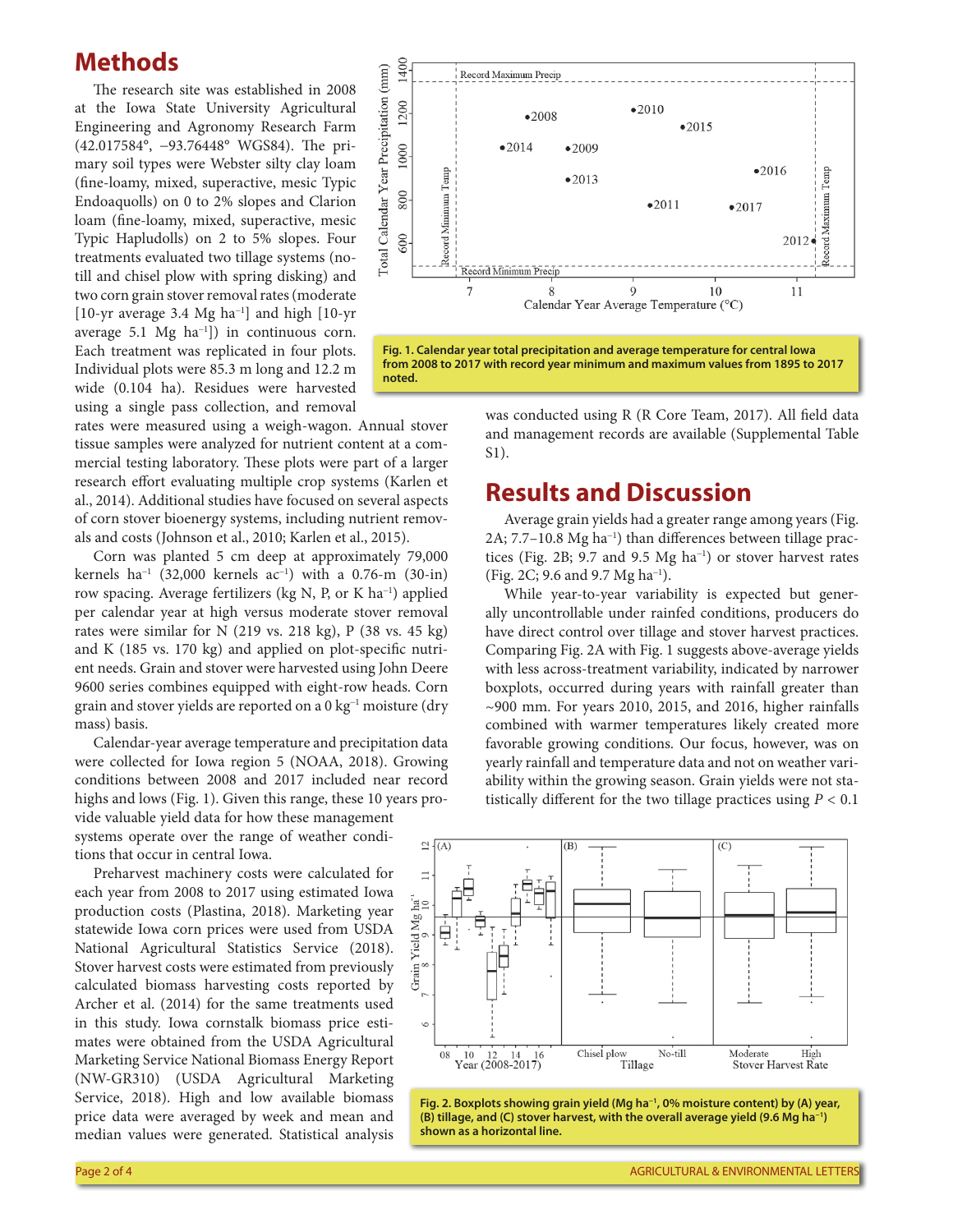for a two-sample *t* test ( $p = 0.33$ ). However, *p* values are not the only decision criteria producers use to select tillage practices, particularly since the trend suggests chisel plow had a 0.2 Mg ha<sup>-1</sup> (3 bu ac<sup>-1</sup>) higher average yield.

This slight yield difference was less important if machinery costs along with average corn prices were included in a ROI analysis. Producers using chisel plow would need to produce approximately 0.23 Mg ha<sup>-1</sup> yr<sup>-1</sup> (0.20 Mg ha<sup>-1</sup> 0%) moisture) more than no-till producers to compensate for higher preharvest machinery costs (Table 1).

This gap covers the average  $0.2 \text{ Mg} \text{ ha}^{-1}$  yield difference between chisel plow and no-till at this site from 2008 to 2017 (Fig. 2B). We recognize that a producer transitioning from a chisel plow to a no-till system would incur additional economic and opportunity costs, such as selling and purchasing new equipment or learning a new crop management approach, but we are convinced long-term ROI is a more sustainable basis for making agronomic evaluations than focusing only on yield.

No-tillage practices may be even more desirable for producers who are interested in harvesting corn stover to generate additional income from animal feed and/or bedding or cellulosic feedstock (Karlen et al., 2014). At this site, the high removal rate (5.1 Mg ha<sup>-1</sup>) was above the recommended upper limit (i.e., leaving 60% residue in the field) suggested by Wilhelm et al. (2010). Based on the 9.6 Mg ha<sup>-1</sup> corn grain yield average (Fig. 2) and assuming a 1:1 grain-to-stover

ratio (Wilhelm et al., 2011), the upper limit would be 3.8 Mg ha<sup>-1</sup> of stover harvest. Pushing the sustainability limits is not necessary since the results also suggest there was no potential economic benefit associated with removing higher amounts of stover due to higher harvest costs. Stover harvesting costs will depend on the method of collection, which for this study was a single-pass operation. The moderate removal rate (3.4 Mg ha<sup>-1</sup>) with either no-till or chisel plow practices was calculated to net \$2 to \$4  $Mg^{-1}$  more than the high removal rate based on either mean or median weekly cornstalk prices (Table 2). As expected, the high stover removal treatment increased gross returns by \$40 to \$50 ha-<sup>1</sup> compared with moderate removal, but due to higher harvest cost the unit cost per megagram of stover was lower. Since individual producers may be interested in maximizing gross returns or maximizing returns per unit cost, this 10-yr study confirms that long-term research focused on the entire bioenergy production system is needed to adequately characterize grain and stover harvest, soil resource, and ecosystem service effects.

## **Conclusion**

A 10-yr corn grain yield comparison between no-till and chisel plow treatments showed similar yields and ROI when estimated preharvest machinery costs were included. No-till can thus be a viable option for stover removal systems. The

**Table 1. Preharvest machinery costs between chisel plow and no-till continuous corn treatments using Iowa State University Extension cost of production estimates.**

| Year    | Preharvest machinery costst |             |                        |                                                   | <b>Yield needed to cover</b> |  |
|---------|-----------------------------|-------------|------------------------|---------------------------------------------------|------------------------------|--|
|         | Chisel plow                 | No-till     | <b>Cost difference</b> | Average corn price‡                               | cost difference              |  |
|         |                             | $$ ha^{-1}$ |                        | \$ Mg <sup>-1</sup> ( $\times$ 10 <sup>-3</sup> ) | $Mq$ ha <sup>-1</sup>        |  |
| 2008    | 99.8                        | 58.8        | 41.0                   | 0.161                                             | 0.253                        |  |
| 2009    | 92.6                        | 55.8        | 36.8                   | 0.141                                             | 0.260                        |  |
| 2010    | 92.1                        | 54.1        | 38.0                   | 0.206                                             | 0.185                        |  |
| 2011    | 105.2                       | 69.9        | 35.3                   | 0.244                                             | 0.145                        |  |
| 2012    | 114.3                       | 76.5        | 37.8                   | 0.272                                             | 0.139                        |  |
| 2013    | 114.3                       | 76.5        | 37.8                   | 0.177                                             | 0.214                        |  |
| 2014    | 122.5                       | 83.0        | 39.5                   | 0.146                                             | 0.270                        |  |
| 2015    | 115.3                       | 78.5        | 36.8                   | 0.139                                             | 0.265                        |  |
| 2016    | 109.6                       | 75.3        | 34.3                   | 0.130                                             | 0.264                        |  |
| 2017    | 109.6                       | 71.4        | 38.3                   | 0.128                                             | 0.299                        |  |
| Average | 107.5                       | 70.0        | 37.6                   | 0.174                                             | 0.230                        |  |

† Includes fixed and variable preharvest machinery costs for continuous corn and low-till corn and soybean using the corn data (Plastina, 2018). ‡ Iowa marketing year average corn price (USDA National Agricultural Statistics Service, 2018).

| Table 2. Estimated corn grain stover harvesting costs and income for tillage and stover removal treatments. |  |  |  |
|-------------------------------------------------------------------------------------------------------------|--|--|--|
|                                                                                                             |  |  |  |

| System      | Harvesting cost <sup>+</sup><br>$$Mq^{-1}$ | <b>Biomass</b><br>10-yr average<br>$Mq$ ha <sup>-1</sup> | <b>Total harvesting</b><br>cost<br>$$$ ha <sup>-1</sup> | Gross income#<br>mean/median<br>$$$ ha <sup>-1</sup> | Net income<br>mean/median |            |
|-------------|--------------------------------------------|----------------------------------------------------------|---------------------------------------------------------|------------------------------------------------------|---------------------------|------------|
|             |                                            |                                                          |                                                         |                                                      | $$$ ha <sup>-1</sup>      | $$Mq^{-1}$ |
| Moderate    |                                            |                                                          |                                                         |                                                      |                           |            |
| Chisel plow | 11                                         | 3.336                                                    | 46                                                      | 185/175                                              | 138/129                   | 33/31      |
| No-till     | 11                                         | 3.450                                                    | 49                                                      | 191/181                                              | 142/132                   | 32/29      |
| High        |                                            |                                                          |                                                         |                                                      |                           |            |
| Chisel plow | 14                                         | 5.029                                                    | 89                                                      | 279/263                                              | 190/174                   | 30/27      |
| No-till     | 13                                         | 5.104                                                    | 87                                                      | 283/267                                              | 196/180                   | 29/27      |

† Calculated from Archer et al. (2014), Table 1.

‡ Biomass average Mg ha-<sup>1</sup> multiplied by USDA Agricultural Marketing Service weekly average price for Iowa cornstalks of \$55.40 Mg-<sup>1</sup> and the weekly median price of \$52.36 Mg<sup>-1</sup> (USDA Agricultural Marketing Service, 2018).